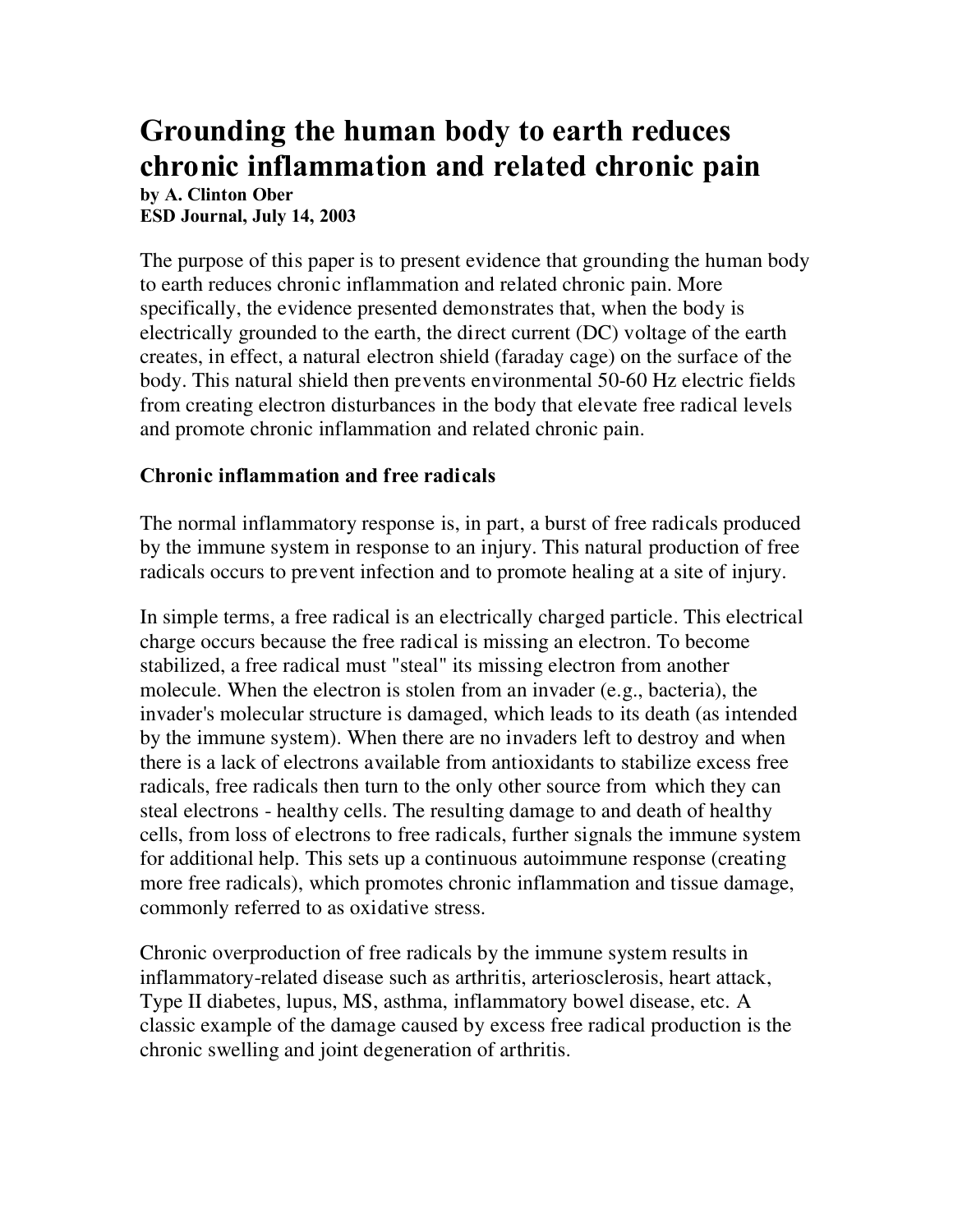A chronic inflammatory condition can only stop when the excess of electrically charged free radicals in the area of inflammation is stabilized and the attack on healthy cells ends.

# **Free radical levels are increased by exposure to environmental electromagnetic fields**

It is known that exposure to environmental 50-60 Hz electromagnetic fields increases concentrations of free radicals, lengthens their lifespan, and enhances the probability that they can do damage to the body (Bonnafous 1999, Brezitskaia 2000, Cannistraro 1980, Eveson 2000, Fernie 2001, Fiorani 1997, Hanel, 2000, Jajte 2000, Koana 1997, Roy 1995, Simko 2001(A), Simko 2001(B), Scaiano 1995, Scaiano 1994(A), Scaiano 1994(B), Supino 2001, Varani 2000, Yoshikawa 2000, Zmyslony 1998).

The human body, in modern times, is most chronically exposed to common household and workplace 50-60 Hz electric fields that continuously radiate from all electrical wiring and plugged in cords. When the body is insulated from the earth and is in the proximity of an electric field, the body becomes a dipole antenna that measurably attracts an electric field's lines of force. This causes the lines of force to become denser between the body and the electric field's source. The known effect of an electric field on the body is that it excites (disturbs) electrons of the body and creates unnatural induced voltage in the body. (US Dept of Energy, DOE/EE-0040) (On The Physics of Fields, Dolbear, Science, Volume 14, Issue 360, 442-444.) Using a voltmeter referenced to earth, this disturbance of the body's electrons is measurable on the surface of the body as 50-60 Hz voltage.

# **The shielding effect of the earth's natural electric field**

It is common knowledge (and demonstrable with a voltmeter) that physical contact with the earth maintains the human body at the natural electrical potential (voltage) of the earth. When the body is electrically coupled with the earth, the DC electrons of the earth and/or its related electric field, then residing on the surface of the body, absorb the excitation effects of 50-60 Hz environmental electric fields. By transferring (offsetting) the attraction of an electric field from the body (which has a limited supply of electrons) to the earth (which has an infinite supply of electrons), excitation of the body's electrons is significantly reduced. When the body is shielded with the DC of the earth, the electrons of the body are then protected from being disturbed and held "hostage" as 50-60 Hz induced body voltage and away from their normal functions. Shielding, via grounding, allows the body to have all of its electrons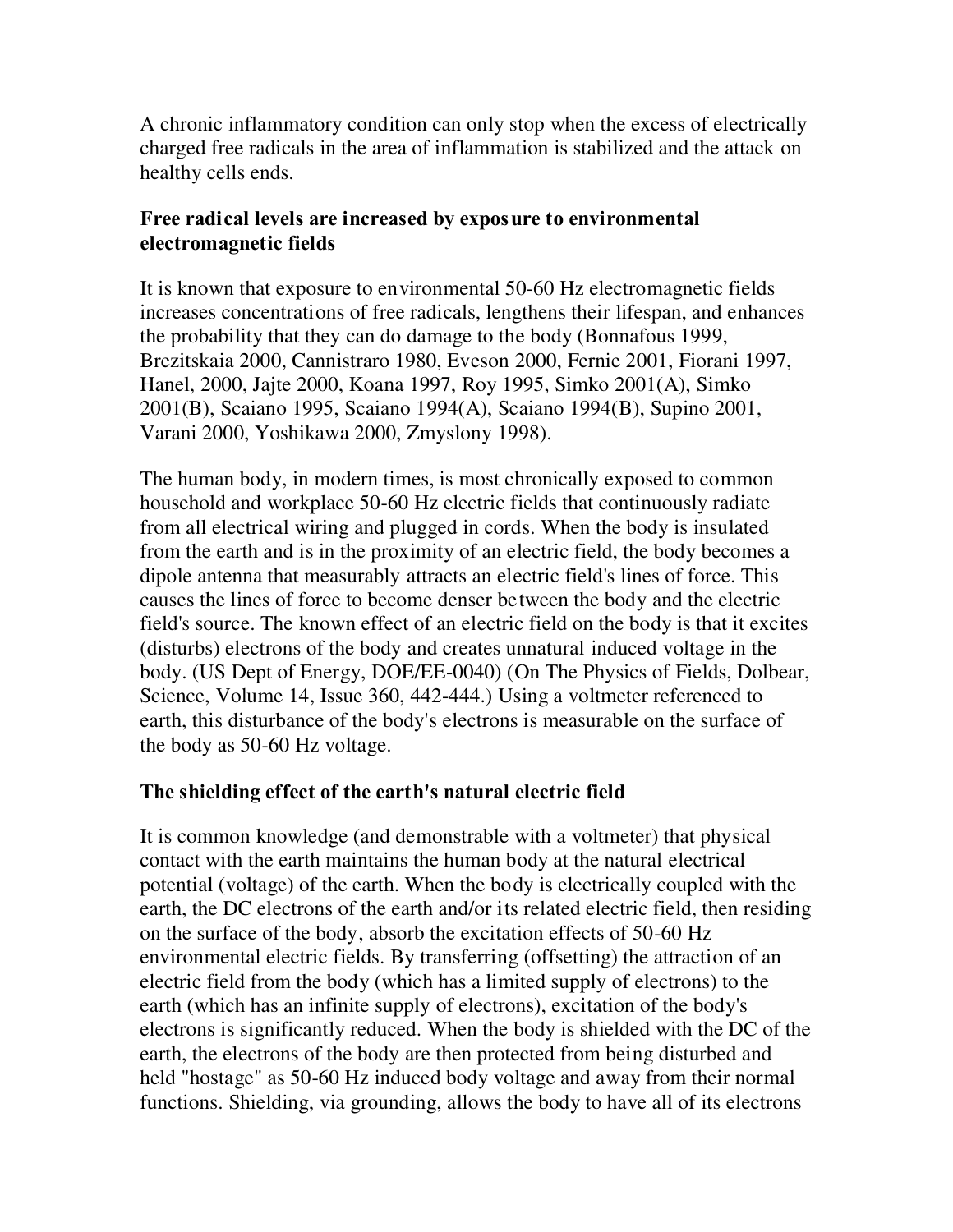available to carry on their normal functions in the body, which include the stabilization of excess free radicals. [The shielding of electronic cables and electronic equipment by grounding their housing to the earth is widely used as a method to prevent internal electromagnetic interference - EMI.]

# **Humans were naturally grounded before modern times**

It is not widely known that on the surface of the earth lies an invisible flow of electrons that encompasses the entire earth. Further, this natural flow of electrons and its related electric field also exists on the surface of all conductive objects (including people, plants and animals) in physical contact with the earth. The earth's electron current flow and its electric field also pulsate at approximately 10 Hz (similar to alpha brain waves) and follow a rhythmic 24 hour circadian rise and fall in amplitude. For example, as measured in Tucson, Arizona, the earth's current is weakest just before midnight, rises rapidly at 8AM, reaches a peak just before noon, decreases till 3PM, reaches a secondary peak between 5PM and 6PM, and again drops to near zero at midnight. This diurnal pattern is similar at any location on earth relative to the daily revolution of the earth. (The Natural Electric Currents of the Earth, Scientific Monthly, Vol 43, issue 1:47-57.)

The significance of the earth having a natural pulsating voltage is the fact that humans, before modern times, lived in direct physical contact with the earth. The human body at that time naturally conducted and maintained the earth's voltage on the surface of the skin and throughout the respiratory and gastrointestinal tracts (which are conductive). Today humans wear synthetic soled shoes and live in environments that electrically disconnect (insulate) the body from the earth. As a result the body no longer maintains the natural voltage of the earth on its surface and no longer resides under the protective umbrella of the earth's direct current electric field.

# **Grounding the body to earth reduces chronic inflammation**

To demonstrate the effects of restoring the natural direct current and electric field of the earth to the surface of the body, individuals with long-term chronic inflammation were grounded to earth. Two methods of grounding the body are presented below.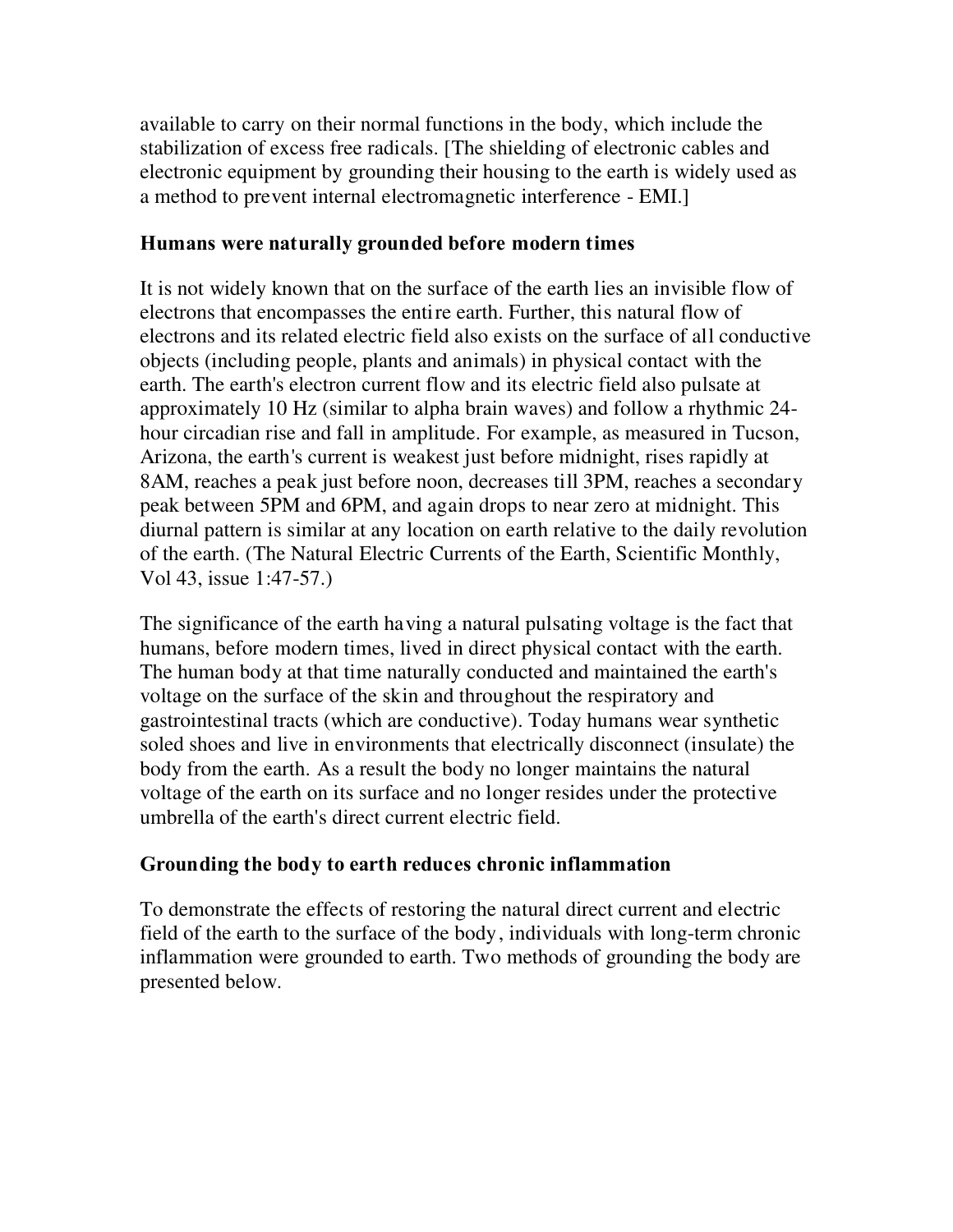**Grounding methodology #1:** A conductive patch is placed on the body near site of chronic inflammation. The patch is connected via a fuse-protected conductive wire attached to a ground rod placed directly in the earth. (Examples below show typical results.)





*(Photo above shows subject with chronic inflammationin knee. Conductive patch placed on subject's knee. Ground rod (photo at right) placed directly in the earth*.*)*





(Subject (age 65) with chronic pain and inflammation in ankle, (photo at left), reported that significant relilef from pain occurred within minutes of grounding via the patch. After grounding for 7 nights, (photo at right), inflammation disappeared and circulation significantly improved.)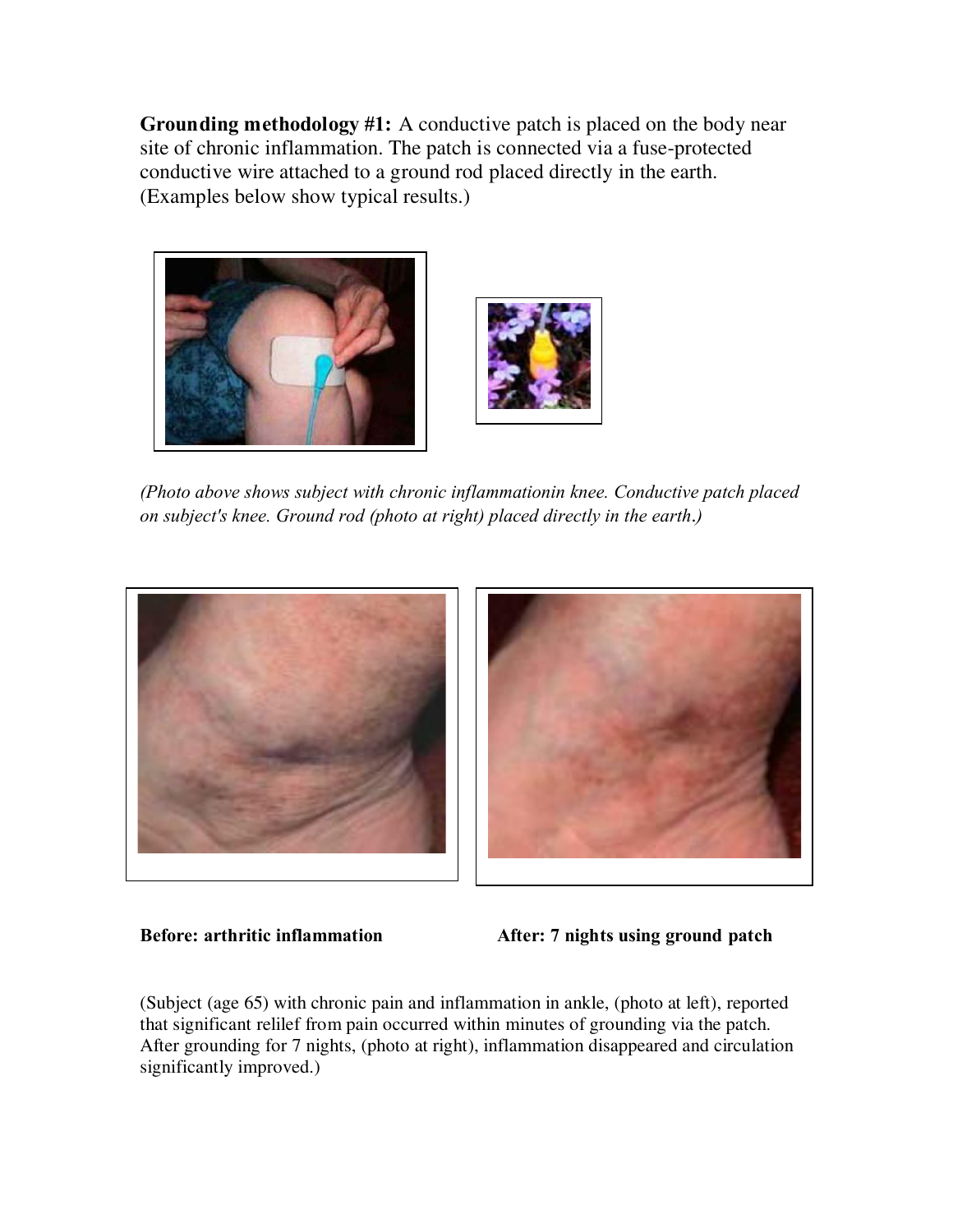



**Before: Diabetes lower leg and addensery After: 7 nights using ground plate** 

Subject (age 47) with Type II diabetes (photo at left). After 3 nights of grounding, subject reported significant relief from pain of neuro-pathy and improved sleep. After 7 nights (photo at right), reduction in redness and inflammation demonstrated significant improvement in circulation. Subject also reported improvement in energy levels and overall sense of "increased well-being".

**Grounding methodology #2:** A conductive-grounded bed pad (photo at right). Bed pad is placed on top of mattress (fitted sheet goes on top of pad). Bed pad is connected via a fuse-protected conductive wire attached to a ground rod placed directly in the earth.

Grounding methodology #1, localized grounding (grounded electrode patch placed near site of inflammation) provides a path for the direct current of the earth to flow to a site of inflammation. The visual results produced by localized grounding (shown in photos #4 and #6) demonstrate that restoring the DC of the earth to the surface of the body stabilizes normal electron transfers (neutralizing excess free radicals) and reduces inflammation.

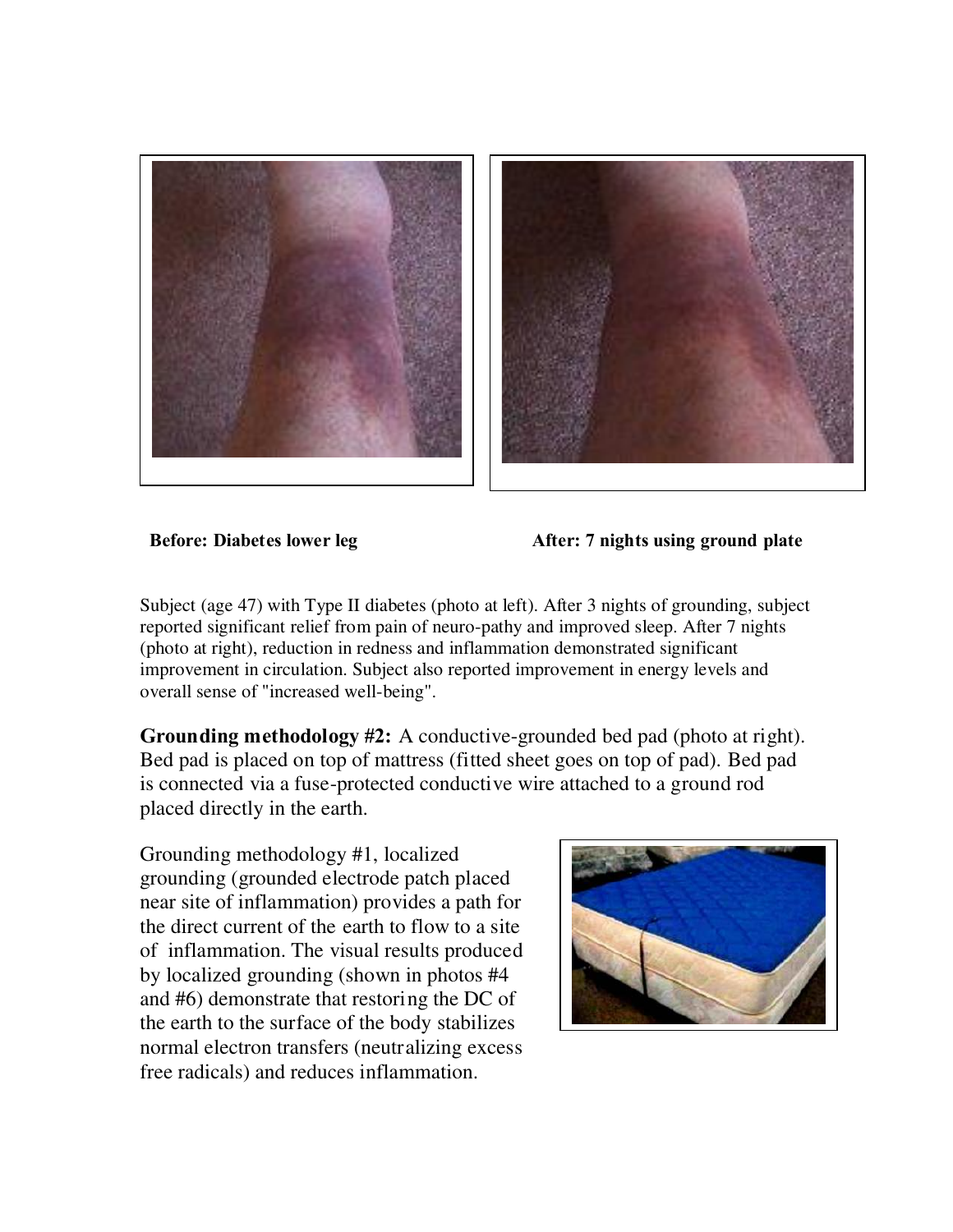Grounding methodology #2 (sleeping on a ground plane such as a conductive grounded bed pad placed under a bed sheet) also stabilizes excess free radicals. When lying on an earthed ground plane, and insulated from direct contact with it by a sheet, the body does not conduct the DC of the earth but instead electrically couples with and conducts the DC electric field radiating from the earthed ground plane. This creates a natural shielding effect (faraday cage) on the surface of the body that prevents environmental 50-60 Hz electric fields from disturbing normal electron transfers in the body that otherwise elevate free radical levels.

In a recent pilot study, conducted to identify the biological effects of grounding the human body during sleep, this second grounding method (sleeping on a grounded bed pad) was utilized.

Sampling of AC electric field induced voltage measured on subjects' bodies while lying in their own beds

| Subject        | <b>Before Grounding</b> | <b>After Grounding</b> |
|----------------|-------------------------|------------------------|
|                | 3.940 V                 | $0.003$ V              |
| $\overline{2}$ | 1.470 V                 | $0.001$ V              |
| 3              | 2.700 V                 | $0.004$ V              |
| $\overline{4}$ | 1.200 V                 | $0.002$ V              |
| 5              | 2.700 V                 | 0.005 V                |
| 6              | 1.670 V                 | 0.005 V                |
| 7              | 5.950 V                 | $0.008$ V              |
| 8              | 3.940 V                 | $0.008$ V              |

During a six-week period, eight female subjects were grounded to the earth during sleep. Conductive bed pads were placed on their own beds (under the fitted sheet) and were connected to a fuse-protected ground wire attached to a ground rod that was placed directly in the earth outdoors.

The electric field induced body voltage (from exposure to common electrical wiring and cords near the bed), created on subjects' bodies while in bed, averaged 2.9 volts pre-grounding. Levels were significantly reduced, averaging 0.004 volts, when subjects slept on the earthed bed pads.

The circadian secretion of hormone cortisol, a known biomarker associated with stress and chronic inflammation, was measured in subjects pre- and postgrounding.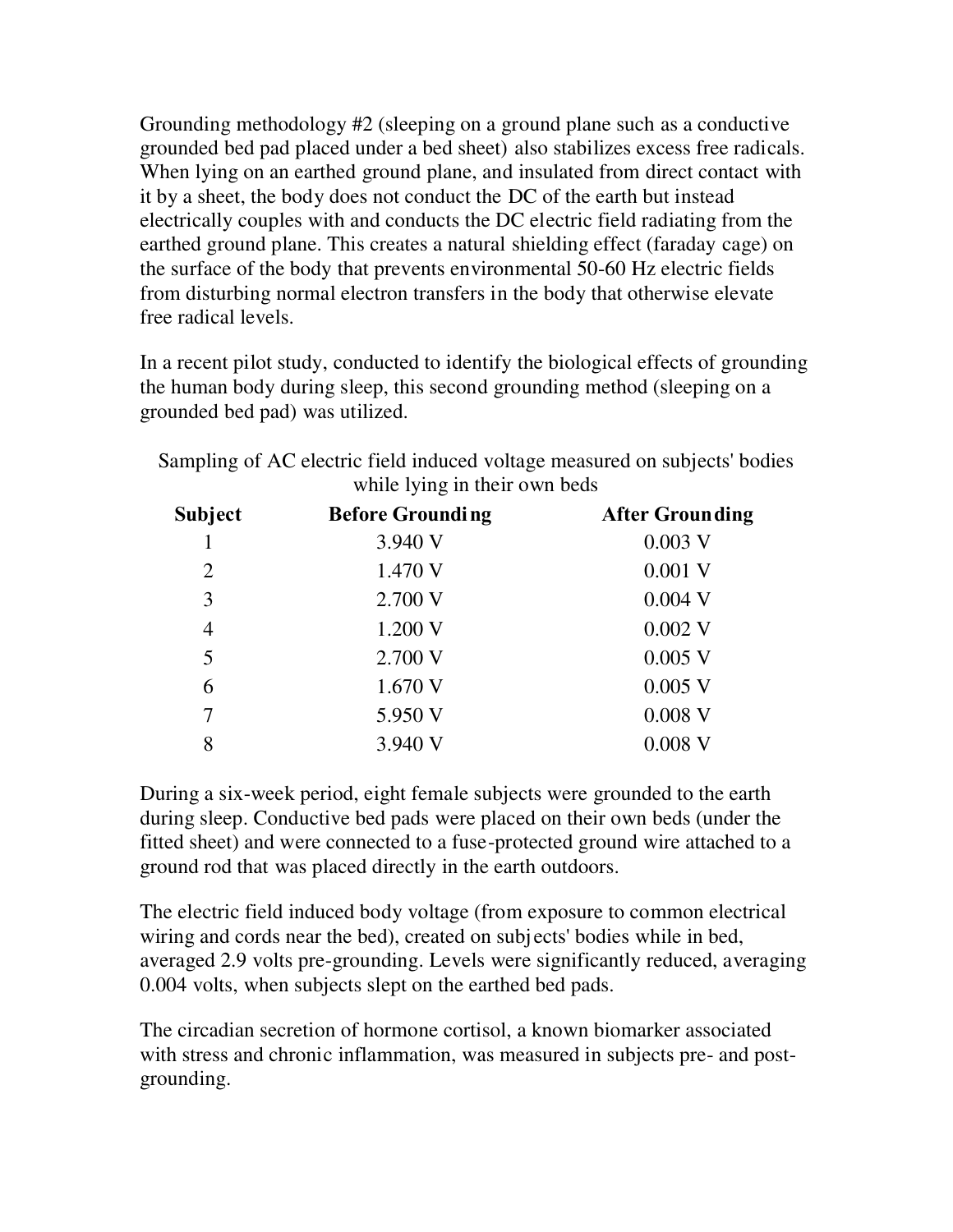

**Cortisol measurements by Sabre Sciences Laboratory of San Diego, CA using a standard radioimmunoassay**

#### **Fig. 1: Normal circadian cortisol profile Fig. 2: Test subjects' circadian cortisol profiles pre-sleeping grounded**

# **Fig. 3: Test subjects' circadian cortisol profiles sleeping grounded**

*In unstressed individuals the normal 24-hour circadian cortisol secretion profile follows a predictable pattern, lowest at 12 midnight and highest at 8AM (see figure 1). Abnormal cortisol secretion during sleep is associated with sleep disorders and chronic inflammation, and can also contribute to abnormal glucose levels, decreased immune response, mood disturbances, gastrointestinal disorders, chronic pain, fatigue, decreased bone density, autoimmune disease, high blood pressure and heart disease.*

The pre- and post-grounding charts (figures 2 and 3) illustrate the significant stabilization of cortisol secretion as a result of sleeping grounded, with a resynchronization of the groups' circadian profile, much more in alignment with the normal circadian cortisol secretion profile. Seven of the eight females had a reduction in high to out-of-range nighttime cortisol, averaging a 53.7% reduction, and six of the eight subjects had a rise (averaging 34.3%) in 8AM levels to more normal levels. In the two subjects whose 8AM cortisol levels were abnormally high, their cortisol levels dropped 38%.

Subjects were also asked to record their subjective experiences of sleep, pain and emotional stress throughout the study period. Significant improvements in sleep as well as alleviation of emotional stress (irritability, anxiety and depression), were reported. Additionally all types of chronic pain were reported to be significantly reduced, indicating that inflammation levels in subjects' bodies decreased as a result of sleeping grounded (see case study reports below).

[The complete study, The biological effects of grounding the human body during sleep, as measured by cortisol levels and subjective reporting of sleep,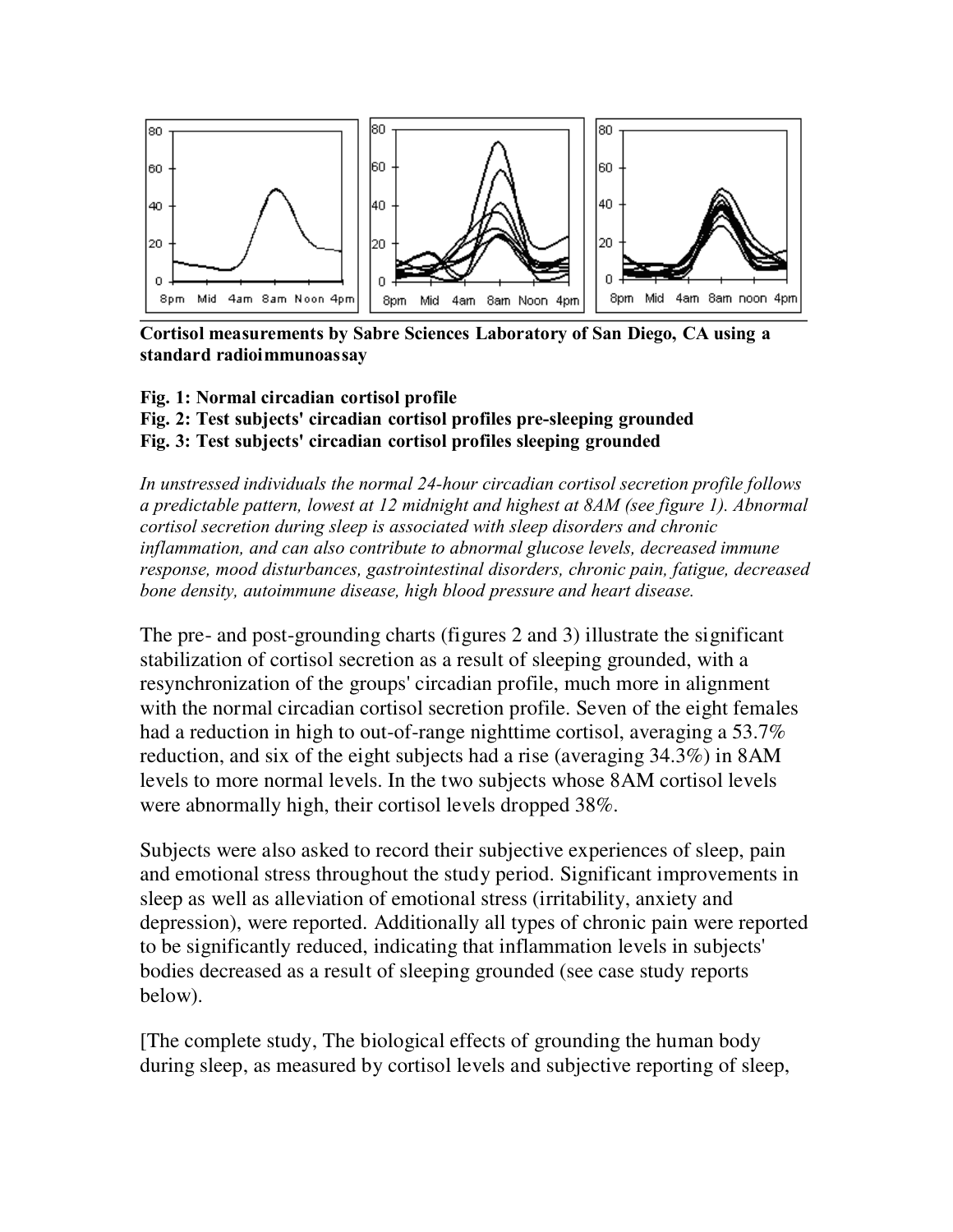pain and stress, Maurice Ghaly, M.D. and Dale Teplitz, M.A., will be published late 2003 / Journal of Alternative and Complimentary Medicine.]

## **Case study reports**

#### **Female age 53 - Post Menopausal**

*Pre-Study Complaints*  Difficulty going to sleep Wake up 2-3 times a night for last 3 years Muscle cramps in legs Chronic muscle pain through-out body (myofacial) Hot flashes *End of Study Reports*  "Fall asleep faster and easier" "My neck pain is lessened" "My leg and foot cramps have lessened" "Arm and lower back pain were gone by the very first week" "TMJ problem significantly improved" "Reduction in hot flashes"

#### **Female age 24 - Menstrual cycle regular**

*Pre-Study Complaints*  Trouble sleeping for 17 years; takes a long time to fall asleep; wake up after several hours and can't sleep again; wake up exhausted Daily headaches PMS: migraines one week before period Menstrual cramps, mood swings, bloating, irritability, depression, weight gain, hot flashes Digestion: bloating, nausea, diarrhea, gas, constipation *End of Study Reports*  "By the third night, decreased time to go to sleep and slept through the night" "Able to fall back asleep within a few minutes after waking up and no more nightmares" "Wake up refreshed instead of exhausted" "No more daily headaches" "Re: PMS - decreased food cravings, bloating, depression and hot flashes" "Digestion improved with less bloating, constipation and nausea"

### **Female age 52 - Post Menopausal**

*Pre-Study Complaints*  Sleep very lightly Wake up feeling tense several times during the night Wake up feeling tired in morning; feel tired all day Pain in left hip, sporadic for several years Allergies (food and airborne) since age 13 Digestion: gas *End of Study Reports*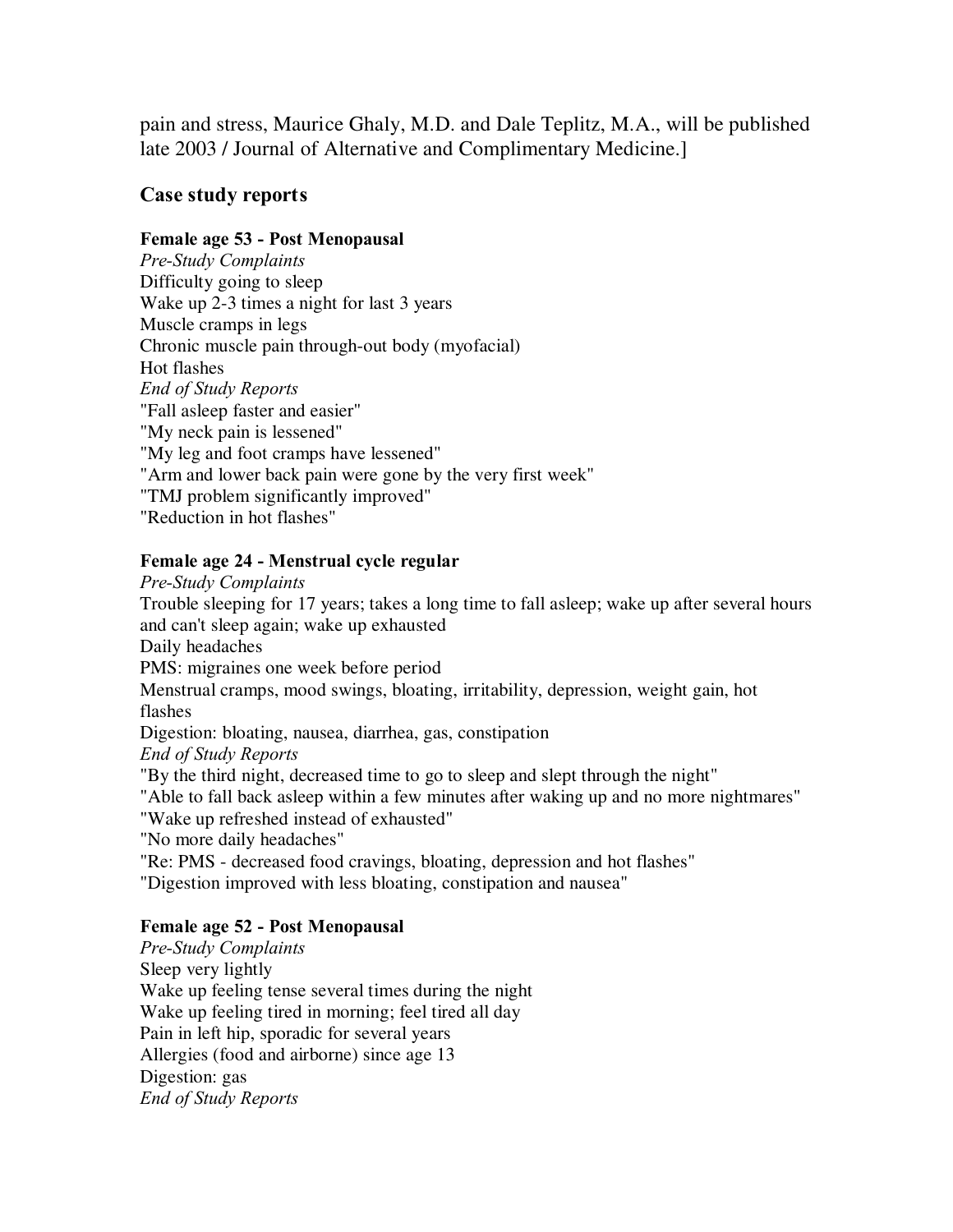"Have felt more rested and feel like I need an hour less sleep per night"

"Deeper relaxation"

"Stopped having any pain at all in my left hip"

"First few days, I experienced tingling and heat in areas of my previous physical injuries - similar to an acupuncture treatment. After approx. 3 days, these vague feelings subsided"

"Allergies have definitely lessened"

"Better digestion"

"I noticed that I stopped clenching my jaw at night"

# **Female age 42 - Menstrual cycle regular**

*Pre-Study Complaints* Trouble falling asleep; light restless sleep Waking feeling tired; also, trouble waking up from naps Fibromyalgia since 1992 car accident; a lot of joint pain - arms, legs, ankles Gastrointestinal upset - gas End of Study Reports "The general quality of my sleep improved - not immediate, but a gradual change" "Sleeping much deeper" "A lot less fatigue because of less pain" "My fibromyalgia has improved considerably because of diminished pain and fatigue; the joint pain is gone with occasional pain in the left arm" "I am feeling much better, I haven't been sick at all"

# **Female age 44 - Menstrual cycle regular, periods heavy**

*Pre-Study Complaints*  Trouble sleeping; wake up 2-3 times each night with physical discomfort Numb fingers left hand 4 months, carpal tunnel PMS: bad cramps, painful heavy periods and uterine fibroids many years, breast tenderness, mood swings, weight gain Hot flashes at night [or may be night sweats] History of anxiety attacks *End of Study Reports* "Gradually sleeping better" "Two episodes of waking up between 4:30-5:30 AM with anxiety that subsides by early afternoon. "Less numbness in hand and fingers, especially at night; not needing to wearing a brace at night"

"Menstrual period not as severe; cramps not as strong" "Feeling better physically and emotionally"

# **Female age 51 - Post Menopausal (last period one year ago)**

*Pre-Study Complaints* Some trouble falling asleep Wake up from hip pain; also wake up from a hot flash between 4 and 5 AM Wake up with a headaches every morning (last 3 months)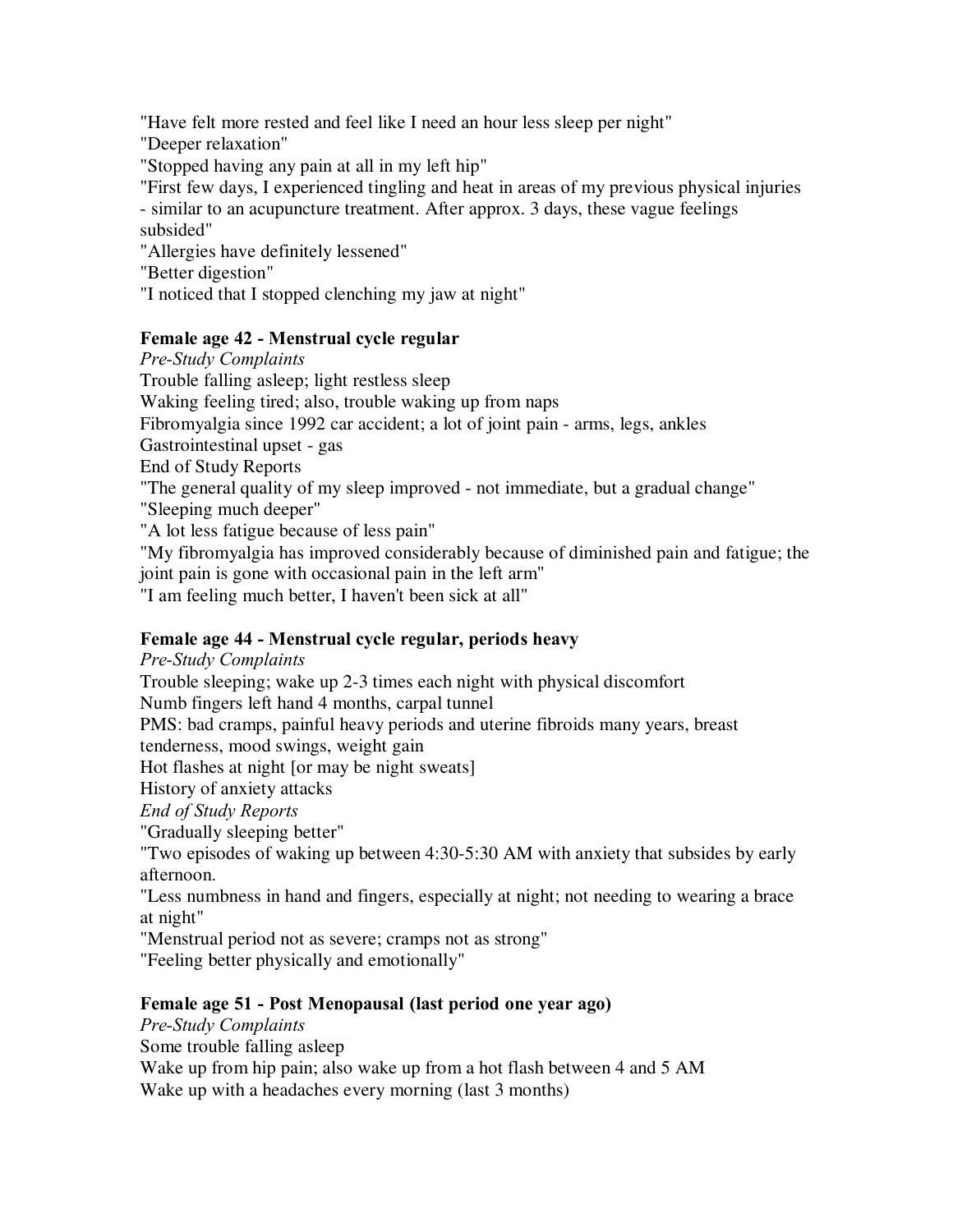Wake up tired and feeling groggy (last 3 months) Hot flashes all day (for one year) as well as during sleep Hip pain, possible arthritis (1-2 years) *End of Study Reports* "Disappointed that I did not sleep any better" "No significant change except for less occurrence of hot flashes"

### **Female age 31 - Irregular menstrual cycle; period ceased for one year and restarted 3 weeks prior to study start date, then ceased again during study**

*Pre-Study Complaints* Problems getting to sleep Trouble sleeping, discomfort from neck, toss and turn till 3AM Feel unrested in the morning PMS: bloating, breast tenderness, weight gain, acne (during menstrual periods) Allergic to some foods (last 2 years) Digestive problems: gas, constipation, bloating, heartburn *End of Study Reports* "At first my body responded quickly by feeling completely relaxed. But due to stress (planning my wedding) I then went through several weeks of soreness in my neck. But I've noticed I sleep a lot more comfortably overall than I have in the past couple of years."

"Deeper relaxation once I get to sleep"

"Digestive system is getting better $\check{u}$  less stomach pain and bloating"

#### **Female age 50 - Menstrual cycle regular**

*Pre-Study Complaints* Trouble falling asleep since childhood Trouble waking up; fatigue Muscle aches and leg cramps - many years Lower back pain and intestinal pressure due to uterine fibroids PMS: fibrocystic breast tenderness, bloating, cramps, irritability, mood swings, food cravings Night sweats TMJ causing occasional headaches *End of Study Reports*  "Less stress about going to sleep after a lifetime's worth of sleep disorders" "Somewhat less trouble falling asleep "Have gradually woken up feeling more refreshed whereas I almost always felt fatigued" "Leg cramps almost completely gone" "Less backache and pain"

"Less PMS and even less fibrocystic; less cramps and irritability with PMS"

"More even-tempered and greater sense of well-being; a low-grade, background feeling of stress I've always had seems to be diminished"

"TMJ greatly reduced"

### **Summary**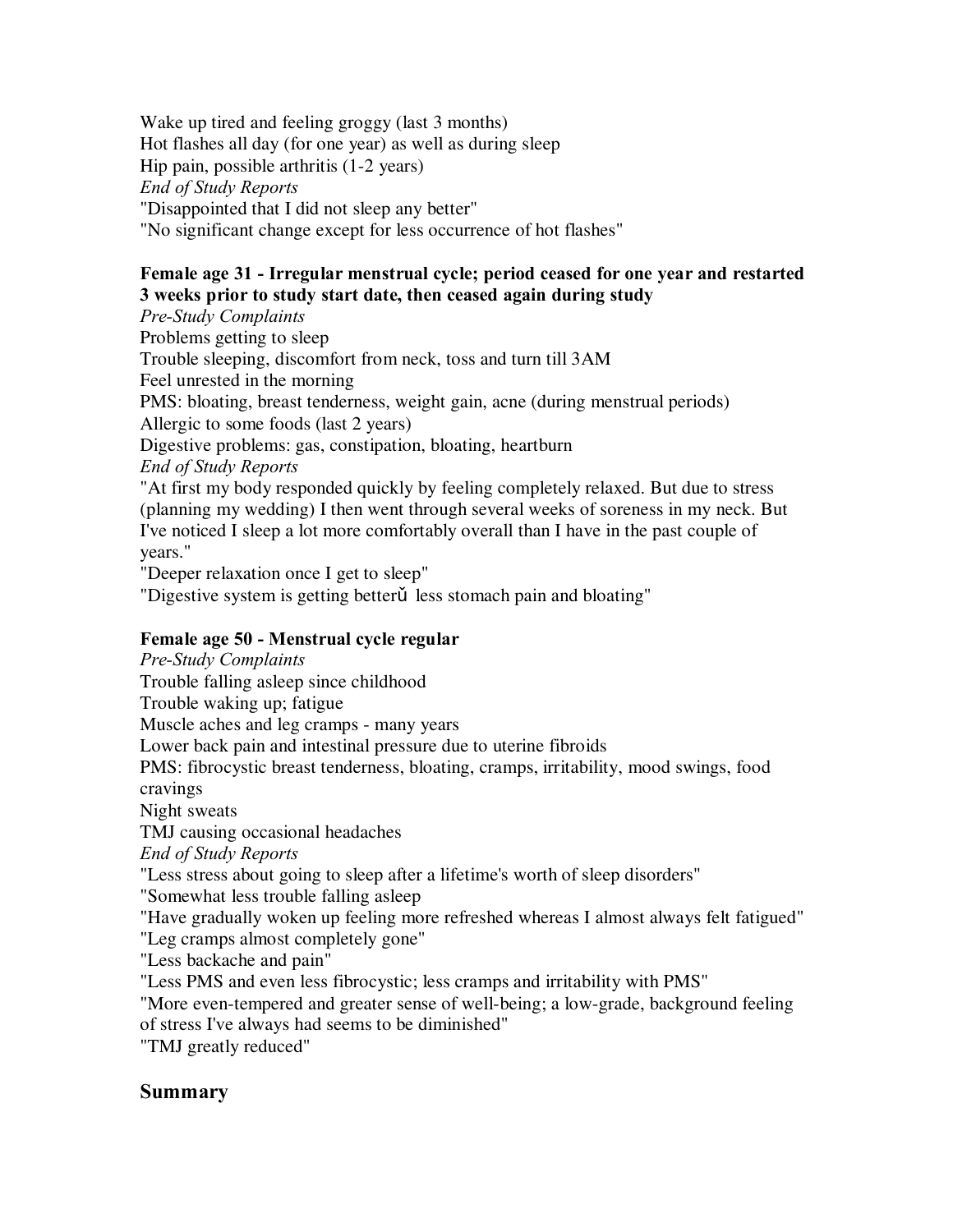The evidence presented in this paper demonstrates that grounding the human body to earth reduces chronic inflammation and related chronic pain

Due to the modern day loss of natural grounding (wearing synthetic soled shoes and living in environments that insulate the body from the earth), exposure to 50-60 Hz electric fields creates measurable induced voltage in the body. This unnatural voltage consists of electrons of the body that are "held hostage" during exposure and held away from their normal functions. In effect, this creates a shortage of electrons in the body in terms of normal functioning. This results in increased free radical levels that promote chronic inflammation (oxidative stress) and related chronic pain. Grounding the human body to earth shields it from environmental electric fields and restores the body's natural bioelectrical homeostasis.

Research findings support this conclusion, as follows: when the human body is grounded (1) induced body voltage is significantly reduced; (2) cortisol, a wellknown biomarker for stress and inflammation, normalizes; (3) test subjects experience a significant reduction in chronic inflammation and related chronic pain; and, (4) current research (see reference list below) confirms that exposure to environmental 50-60 Hz electromagnetic fields increases free radicals and lengthens their life span in the body.

Additional studies are now underway at the California Institute for Human Science to further identify and quantify the physiological effects of grounding the body to the earth. These findings will be reported when available.

# **Acknowledgements**

Special thanks to SPIWestek (www.spiwestek.com) and to Lead-Lok Biomedical (www.leadlok.com) for their technical assistance in the development of the personal grounding systems used in these studies.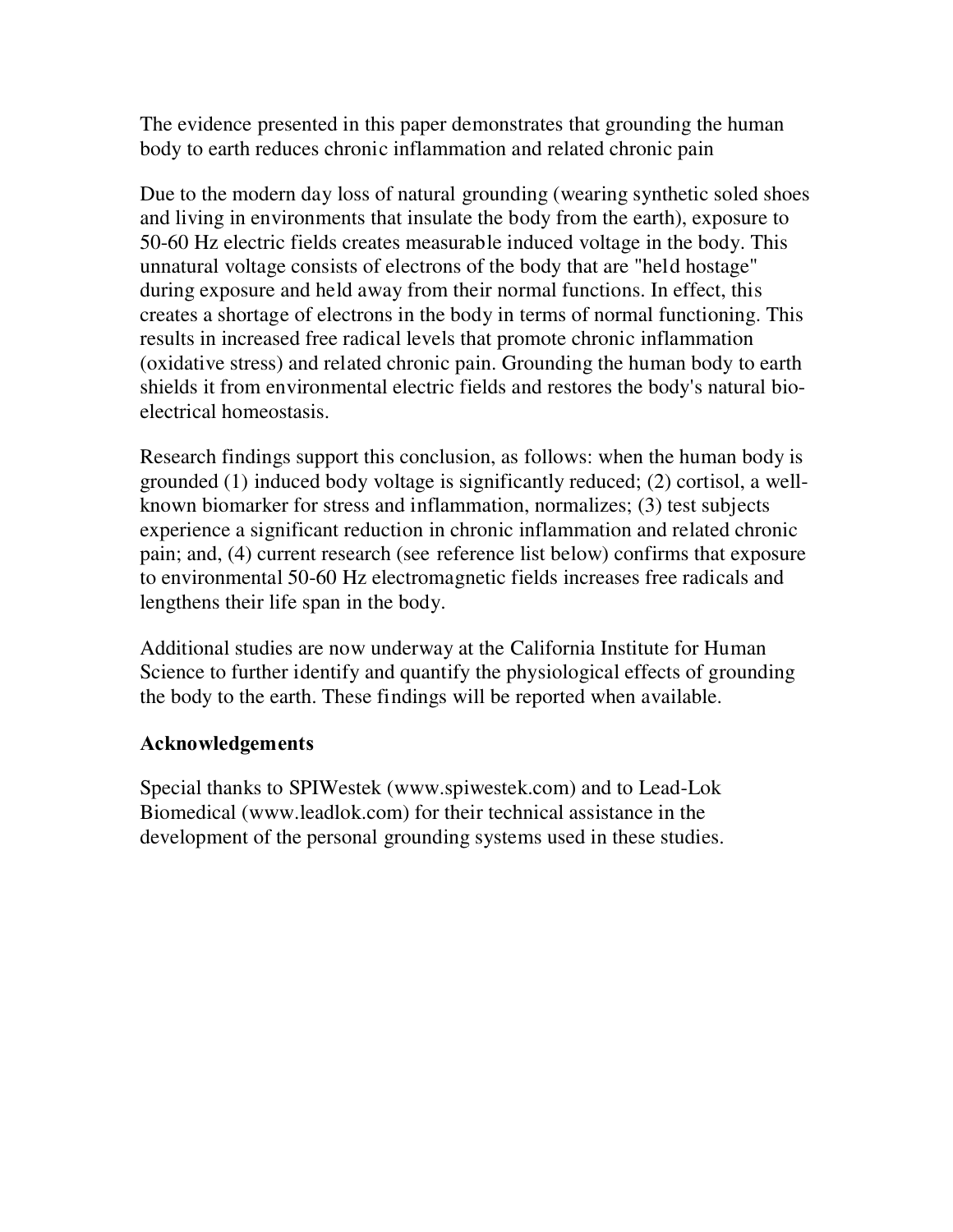### **References:**

Bonnafous P, Vernhes M, Teissie J, Gabriel B. The generation of reactive-oxygen species associated with long-lasting pulse-induced electropermeabilisation of mammalian cells is based on a non-destructive alteration of the plasma membrane. Biochim Biophys Acta. 1999 Nov 9;1461(1):123-34.

Brezitskaia HV, Timchenko OI. On the mechanism of cytogenetic effect of electromagnetic radiation: a role of oxidation homeostasis. Radiats Biol Radioecol. 2000 Mar-Apr;40(2):149-53.

Cannistraro S, Martino G, Sportelli L. Effects of pulsed electric fields on rat liver homogenate paramagnetic species. Radiat Environ Biophys. 1980;18(2):123-8.

Eveson RW, Timmel CR, Brocklehurst B, Hore PJ, McLauchlan KA. The effects of weak magnetic fields on radical recombination reactions in micelles. Int J Radiat Biol. 2000 Nov;76(11):1509-22.

Fernie KJ, Bird DM. Evidence of oxidative stress in American kestrels exposed to electromagnetic fields. Environ Res. 2001 Jun;86(2):198-207.

Fiorani M, Biagiarelli B, Vetrano F, Guidi G, Dacha M, Stocchi V. In vitro effects of 50 Hz magnetic fields on oxidatively damaged rabbit red blood cells. Bioelectromagnetics. 1997;18(2):125-31.

Hanel G, Gstir B, Denifl S, Scheier P, Probst M, Farizon B, Farizon M, Illenberger E, Mark TD. Electron attachment to uracil: effective destruction at subexcitation energies. Pathophysiology. 2000 Jul;7(2);131-135.

Jajte JM. Programmed cell death as a biological function of electromagnetic fields at a frequency of (50/60 Hz)-review. Med Pr. 2000;51(4):383-9.

Koana T, Okada MO, Ikehata M, Nakagawa M. Increase in the mitotic recombination frequency in Drosophila melanogaster by magnetic field exposure and its suppression by vitamin E supplement. Mutat Res. 1997 Jan 3;373(1):55-60.

Roy S, Noda Y, Eckert V, Traber MG, Mori A, Liburdy R, Packer L. The phorbol 12 myristate 13-acetate (PMA)-induced oxidative burst in rat peritoneal neutrophils is increased by a 0.1 mT (60 Hz) magnetic field. FEBS Lett. 1995 Dec 4;376(3):164-6.

Scaiano JC, Cozens FL, McLean J, Model for the rationalization of magnetic field effects in vivo. Application of the radical-pair mechanism to biological systems. Photochem Photobiol 1994 Jun;59(6):585-89.

Scaiano JC, Cozens FL, Mohtat N. Influence of combined AC-DC magnetic fields on free radicals in organized and biological systems. Development of a model and